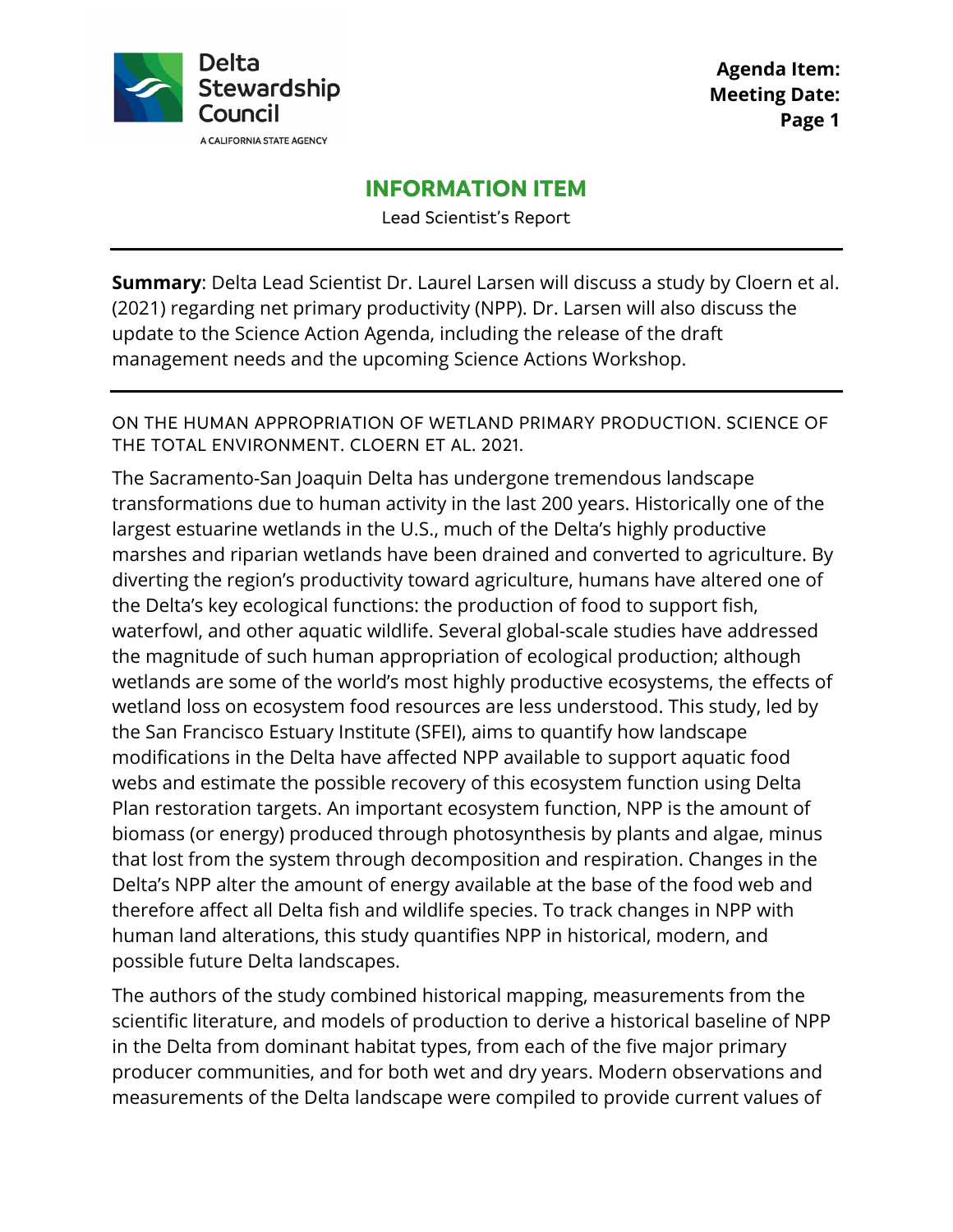these NPP estimates. To estimate NPP gains with future restoration, the authors applied primary production values to a restoration scenario based on habitat restoration targets from the Delta Plan Ecosystem Amendment.

The authors found that the Delta has lost 77 percent of hydrologically connected habitat, with more than 98 percent of its tidal and nontidal marsh area lost between today and the early 19th century. As a result of these enormous losses, the Delta has also seen an estimated decrease in NPP of 94 percent, which exceeds the total habitat loss percentage because of the disproportionate contributions of tidal and nontidal marsh to historical NPP. However, future wetland restoration has the potential to offset some of these historical losses. The authors estimate that meeting Delta Plan targets for marsh and riparian restoration would recover 12 percent of the Delta's historical NPP, nearly tripling the NPP currently available to aquatic consumers.

This study is highly relevant to the ongoing Voluntary Agreements, in which flow and non-flow actions (i.e., habitat restoration) are being balanced to achieve fish management objectives. In these negotiations, the quantifiable, direct impact of habitat acreage on food available to fish is critical information to assess the equivalency between habitat vs. flow actions. This study is also in line with action three (develop tools and methods to support and evaluate habitat restoration) of the 2017-2021 Science Action Agenda and Chapter 4 of the Delta Plan (protect, restore, and enhance the Delta ecosystem). The study is groundbreaking in the application of a new methodology to investigate landscape-scale changes in wetland NPP, which makes the study important and potentially influential on a global scale to science and management communities

## DELTA SCIENT PROGRAM ACTIVITIES

## Science Action Agenda - Draft Management Needs

In late May, the Delta Science Program circulated the draft Management Needs for the 2022-2026 Science Action Agenda (SAA) update for public review. Staff organized the collaboratively developed 65 Top Delta Management Questions from 2020 into the six draft Management Needs. Public feedback was requested to ensure that the Management Needs accurately reflect overarching and pressing gaps in management that are critical to achieving policy or regulatory objectives. The final list of Management Needs will shape the Science Actions Workshop in July and update the SAA.